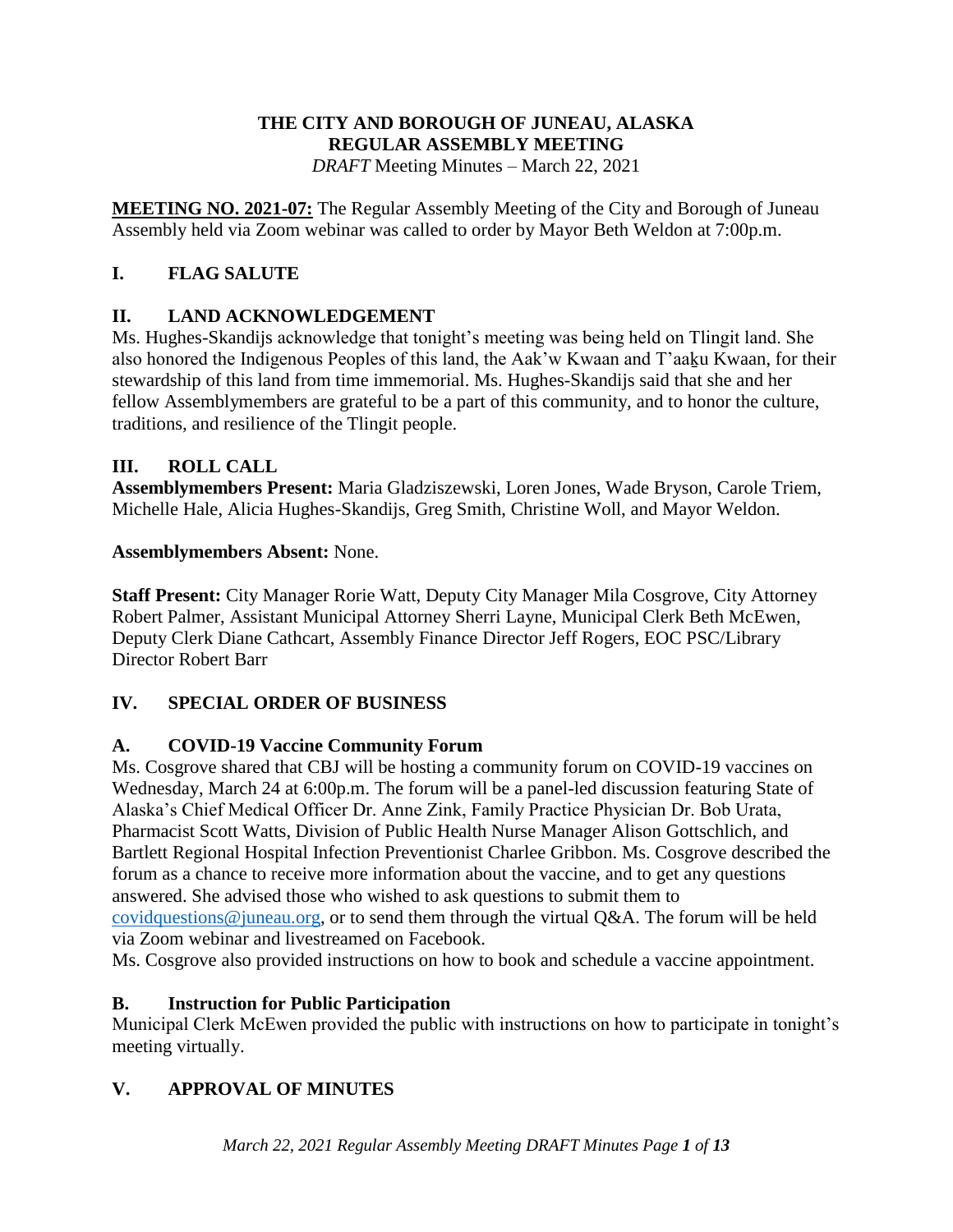- A. July 1, 2020 Special Assembly Meeting 2020-35 Draft Minutes
- B. January 4, 2021 Regular Assembly Meeting 2021-01 Draft Minutes
- C. January 25, 2021 Regular Assembly Meeting Draft Minutes

**MOTION** by Ms. Hale for the Assembly to approve of the aforementioned Minutes with minor corrections. *Hearing no objections, the minutes were approved by unanimous consent.* 

## **VI. MANAGER'S REQUEST FOR AGENDA CHANGES**

No agenda changes.

#### **VII. PUBLIC PARTICIPATION ON NON-AGENDA ITEMS** None.

## **VIII. CONSENT AGENDA**

A. Public Requests for Consent Agenda Changes, Other Than Ordinances for Introduction None.

B. Assembly Requests for Consent Agenda Changes None.

### C. Assembly Action

**MOTION** by Mr. Jones for the Assembly to approve of the Consent Agenda as presented.

Objection by Ms. Gladziszewski for purposes of a comment. Ms. Gladziszewski noted that the LEAD certification for the Bartlett Regional Hospital Bid award had been removed. She said that the project still intends to work towards that, and the Juneau Commission on Sustainability will continue to work on those sustainability features. Ms. Gladziszewski removed her objection.

*Hearing no objections, the Consent Agenda was approved by unanimous consent.* 

#### 1. Ordinances for Introduction

### **a. Ordinance 2021-12 An Ordinance Amending the Uniform Alaska Remote Seller Sales Tax Code.**

The Alaska Remote Seller Sales Tax Commission adopted revisions to the Uniform Remote Seller Sales Tax Code at its February 24, 2021 meeting. In accordance with the intergovernmental agreement that established the Commission, all member municipalities must adopt the revised Uniform Code within 120 days to remain a member in good standing. This ordinance implements a number of clerical and technical clarifications to the Uniform Code, and it also clarifies that all services are subject to sales tax at their destination jurisdiction. This change to the Uniform Code will induce a corresponding adjustment to Juneau's local sales tax code in a separate forthcoming ordinance.

The Assembly Finance Committee reviewed this request at the February 23, 2021 meeting.

### **The City Manager recommends the Assembly introduce this ordinance and set it for public hearing at the next regular Assembly meeting.**

*March 22, 2021 Regular Assembly Meeting DRAFT Minutes Page 2 of 13*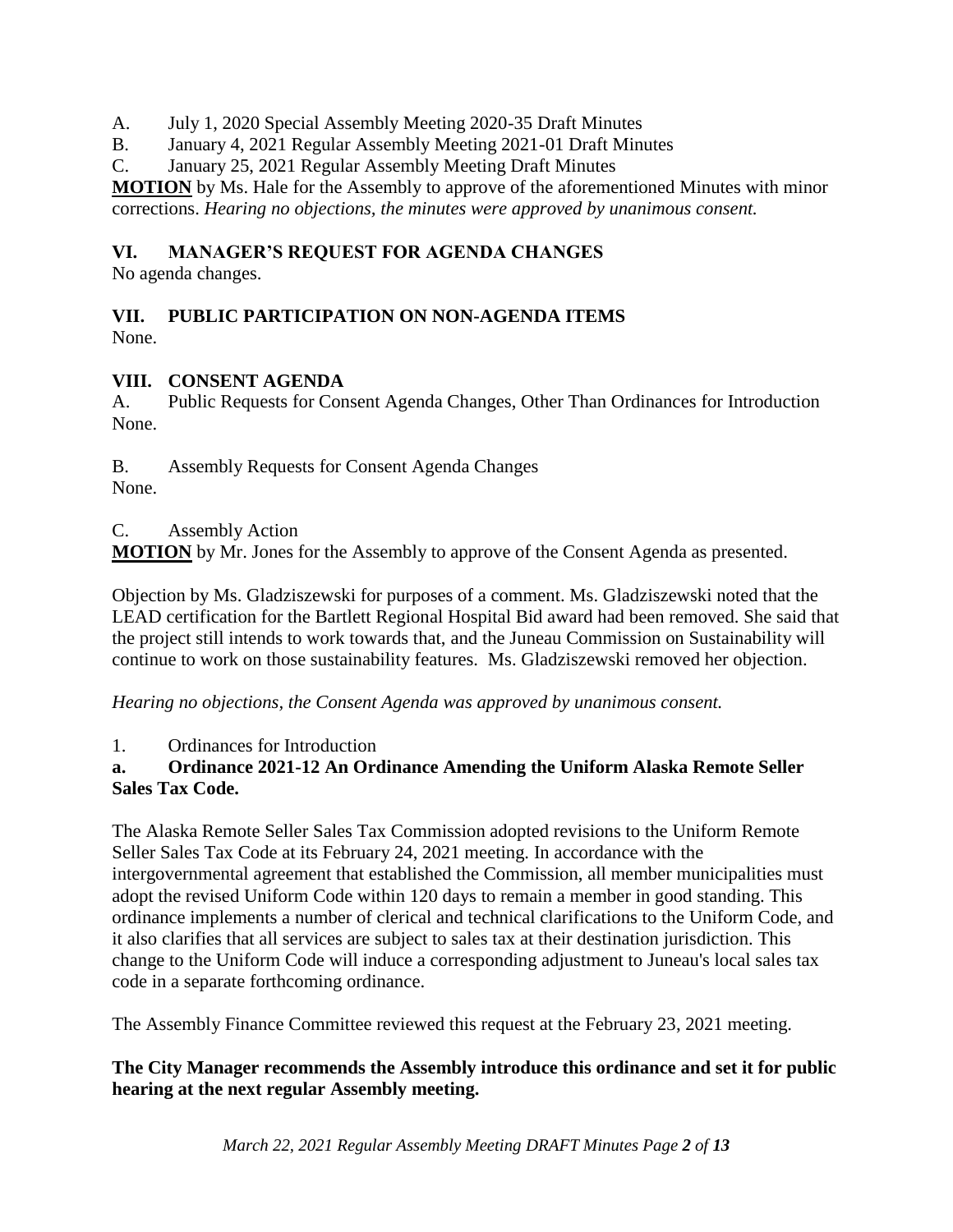## **b. Ordinance 2020-09(AR) An Ordinance Appropriating \$17,000 to the Manager as Funding for a COVID-19 Economic Impacts and Recovery Plan; Funding Provided by the General Fund's Fund Balance.**

This ordinance would appropriate \$17,000 for a COVID-19 Economic Impacts and Recovery Plan, as proposed by McKinley Research Group, LLC. This plan would provide an overview of economic impacts in Juneau as a result of the pandemic, outlook for economic recovery by sector, and recommendations for pandemic-related economic recovery initiatives.

Funding for this request would be provided by the General Fund's fund balance.

The Assembly Finance Committee reviewed this request at the March 3, 2021 meeting.

**The City Manager recommends the Assembly introduce this ordinance and set it for public hearing at the next regular Assembly meeting.**

## **c. Ordinance 2020-09(AS) An Ordinance Appropriating \$203,028 to the Manager as Funding for the Taxiway A&E Rehabilitation Capital Improvement Project; Funding Provided by Airport CARES Act Funding.**

This ordinance would appropriate \$203,028 to the Taxiway A&E Rehabilitation CIP (A50-098). This funding will be used for airfield lighting regulator upgrades. These upgrades are considered maintenance- related and are therefore eligible under the Airport's CARES Act grant.

The Airport Board approved this request at the March 17, 2021 special meeting.

## **The City Manager recommends the Assembly introduce this ordinance and set it for public hearing at the next regular Assembly meeting.**

## **d. Ordinance 2020-09(AT) An Ordinance Appropriating \$21,624,000 to the Manager as Funding for the Planning, Design, and Construction of Bond- Funded Capital Improvement Projects; Funding Provided by General Obligation Bond Proceeds.**

This ordinance would appropriate \$21,624,000 for the planning, design, and construction of bond-funded capital improvement projects.

This appropriation of project funding is consistent with the intent of the \$15 million general obligation bond package approved by voters in the October 6, 2020 municipal election and the \$7 million general obligation bond package approved by voters in the October 1, 2019 municipal election.

Funding for this request would be provided by General Obligation Bond Proceeds. The Public Works & Facilities Committee reviewed this request at its November 9, 2020 meeting. The Assembly Finance Committee reviewed this request at its December 9, 2020 meeting.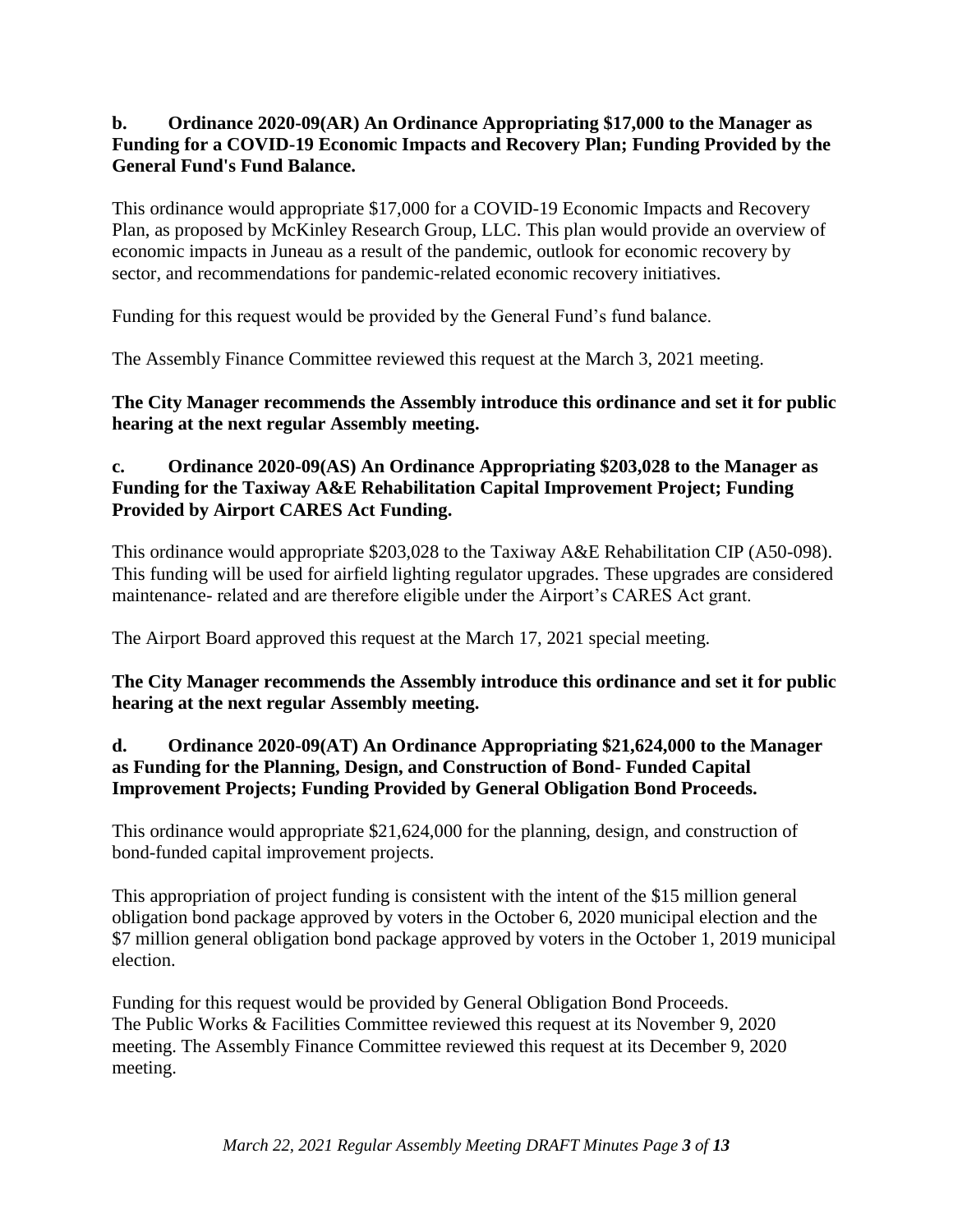**The City Manager recommends the Assembly introduce this ordinance and set it for public hearing at the next regular Assembly meeting.**

### **2. Resolutions**

## **a. Resolution 2944 A Resolution Reestablishing the Juneau Commission on Aging and Repealing Resolution 2802.**

This resolution would eliminate the sunset provisions in the Juneau Commission on Aging. The Human Resources Committee reviewed this matter on March 1, 2021.

### **The City Manager recommends the Assembly adopt this resolution.**

### **3. Bid Award**

## **a. Bartlett Regional Hospital Behavioral Health Facility BE21-149**

This project includes demolition of the existing facility and construction of a new 14,500 gross square foot facility comprised of outpatient offices, inpatient residential care suites, general storage, and underground parking.

Bids were opened on this project on March 16, 2021. The bid protest period expired at 4:30 p.m. on March 18, 2021. Results of the bid opening are as follows:

|                                                                              | <b>Dawson Construction</b>           | <b>Architect/Engineer Estimate</b> |
|------------------------------------------------------------------------------|--------------------------------------|------------------------------------|
| Basic Bid Schedule A                                                         | \$8,959,200                          | \$7,737,163                        |
| Basic Bid Schedule B                                                         | No Bid                               | \$7,737,163                        |
| Deductive Alternate No. 1<br><b>UV Air Purification</b>                      | $<\frac{$25,000>}{$<br>Not Accepted  | $<$ \$748,842>                     |
| Deductive Alternate No. 2<br><b>Relights Interior Offices</b>                | $<$ \$9,000 $>$<br>Not Accepted      | $<$ \$9,141>                       |
| Deductive Alternate No. $32nd$ Floor<br><b>Patient Area Benches/Planters</b> | $<\frac{$7,500>}{ }$<br>Not Accepted | $<$ \$10,019>                      |
| Deductive Alternate No. $42nd$ Floor<br><b>Patient Area Casework</b>         | $<$ \$20,000 $>$<br>Not Accepted     | $<$ \$43,057>                      |
| Deductive Alternate No. 5<br>$2nd$ Floor Skylights                           | $<$ \$18,000><br>Not Accepted        | $<$ \$13,134>                      |
| Deductive Alternate No. 6<br>Enhanced Finishes Grp. 1                        | $<$ \$42,000 $>$<br>Not Accepted     | $<\frac{$5,722>}{5}$               |
| Deductive Alternate No. 7<br>Enhanced Finishes Grp. 2                        | $<$ \$28,000 $>$<br>Not Accepted     | $<$ \$69,595>                      |

*March 22, 2021 Regular Assembly Meeting DRAFT Minutes Page 4 of 13*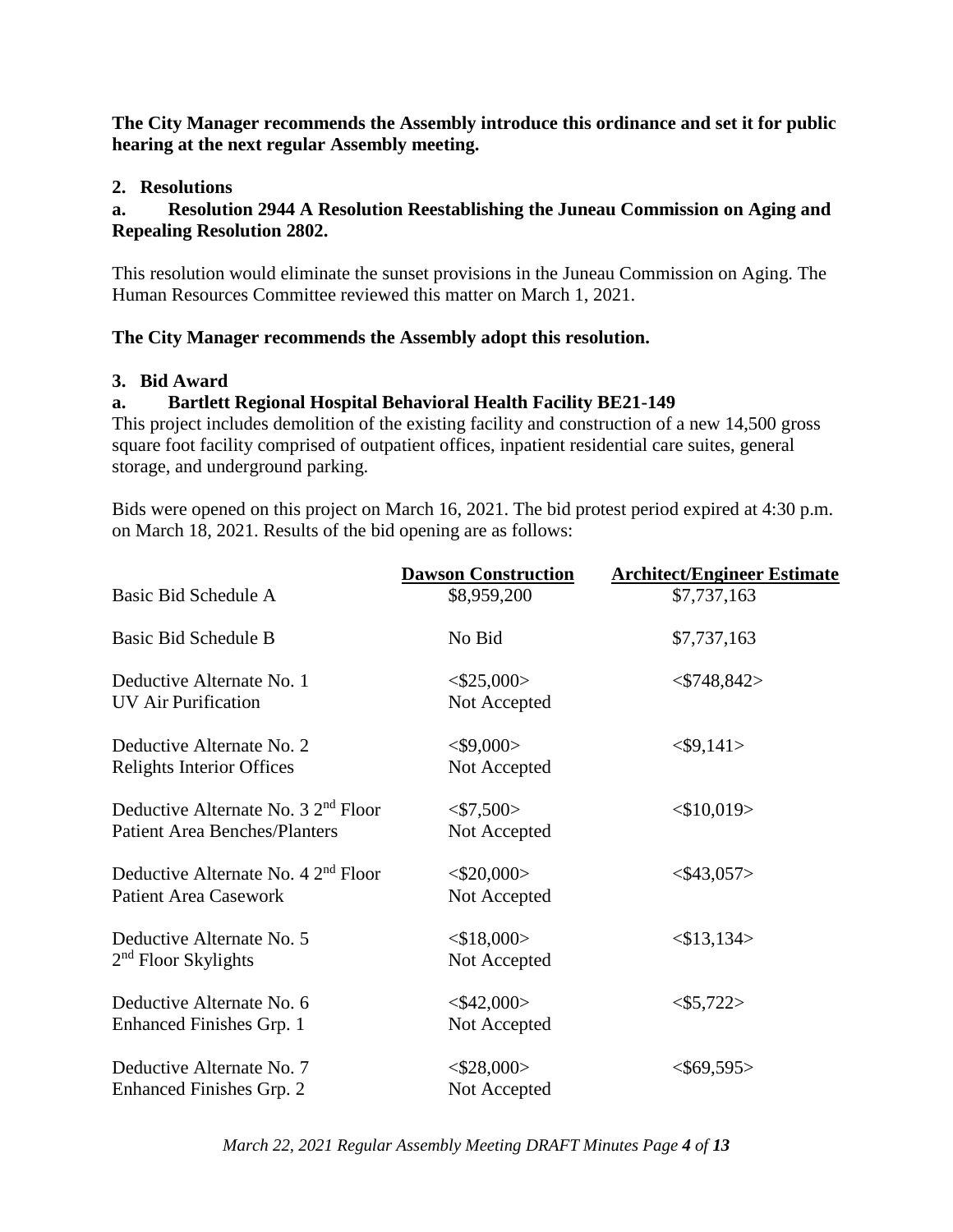| Marine Coating and Warranty<br><b>TOTALS:</b>            | Accepted<br>\$8,454,200              | \$7,104,350           |
|----------------------------------------------------------|--------------------------------------|-----------------------|
| Deductive Alternate No. 9 USGBC                          | $<$ \$500,000 $>$                    | $<$ \$400,000>        |
| Deductive Alternate No. 8<br>Marine Coating and Warranty | $<\frac{$5,000>}{5}$<br>Not Accepted | $<\frac{$3,303>}{2}\$ |

### **The City Manager recommends award of this project, Base Bid A and Deductive Alternate 9 for the total amount bid of \$8,454,200.**

## **4. Other Items for Consent**

## **a. CSP 2020-0011 Calhoun Reconstruction**

The Planning Commission recommended APPROVAL of CSP2020 0011 Calhoun Avenue project at its March 9, 2021 regular meeting.

This project replaces the failing water system. The project replaces aged combined sewer with separated sanitary and storm sewer systems in accordance with Alaska Department of Environmental Conservation and U.S. Environmental Protection Agency standards. CBJ Engineering & Public Works (EPW) worked with interested neighbors on a matrix of roadway enhancements, evaluating which warranted inclusion on this project. Proposed roadway reconstruction includes improved pedestrian accommodations with sidewalk as wide as possible given the limited historical right-of-way (ROW) and minimum vehicle lane widths (ROW platted 1914). Colored crosswalks, similar to those on Twelfth Street, are recommended. The intersection at West Eighth and Calhoun Avenue will be modified to improve sight distance. Signage will be added to reduce speed to 15 miles an hour and remind users to share the road.

The Commission recommends the Assembly direct staff to work with neighbors on a means for undergrounding utilities. The Commission supports acquisition of private property to expand the ROW and increase sidewalk width to a minimum of 5 feet throughout the corridor, recognizing that if negotiations are not successful the sidewalks would be narrowest in the pinch point near West Eighth Street but still ADA compliant.

## **The City Manager recommends that implementation of the project details be referred to the PWFC.**

#### **VIII. PUBLIC HEARING**

## A. **Ordinance 2020-10(B) An Ordinance Appropriating \$302,929 from the Treasury for FY21 School District Operations.**

The Juneau School District's (JSD) projected student enrollment has decreased by 570 students in FY21. This decrease in enrollment has triggered the Hold Harmless provision of the Alaska Department of Education and Early Development's Foundation Formula. As a result, JSD anticipates an additional \$245,620 in foundation funding and a slight increase to Quality Schools Grant program funding of \$663, for total additional state support of \$246,283. As a result of this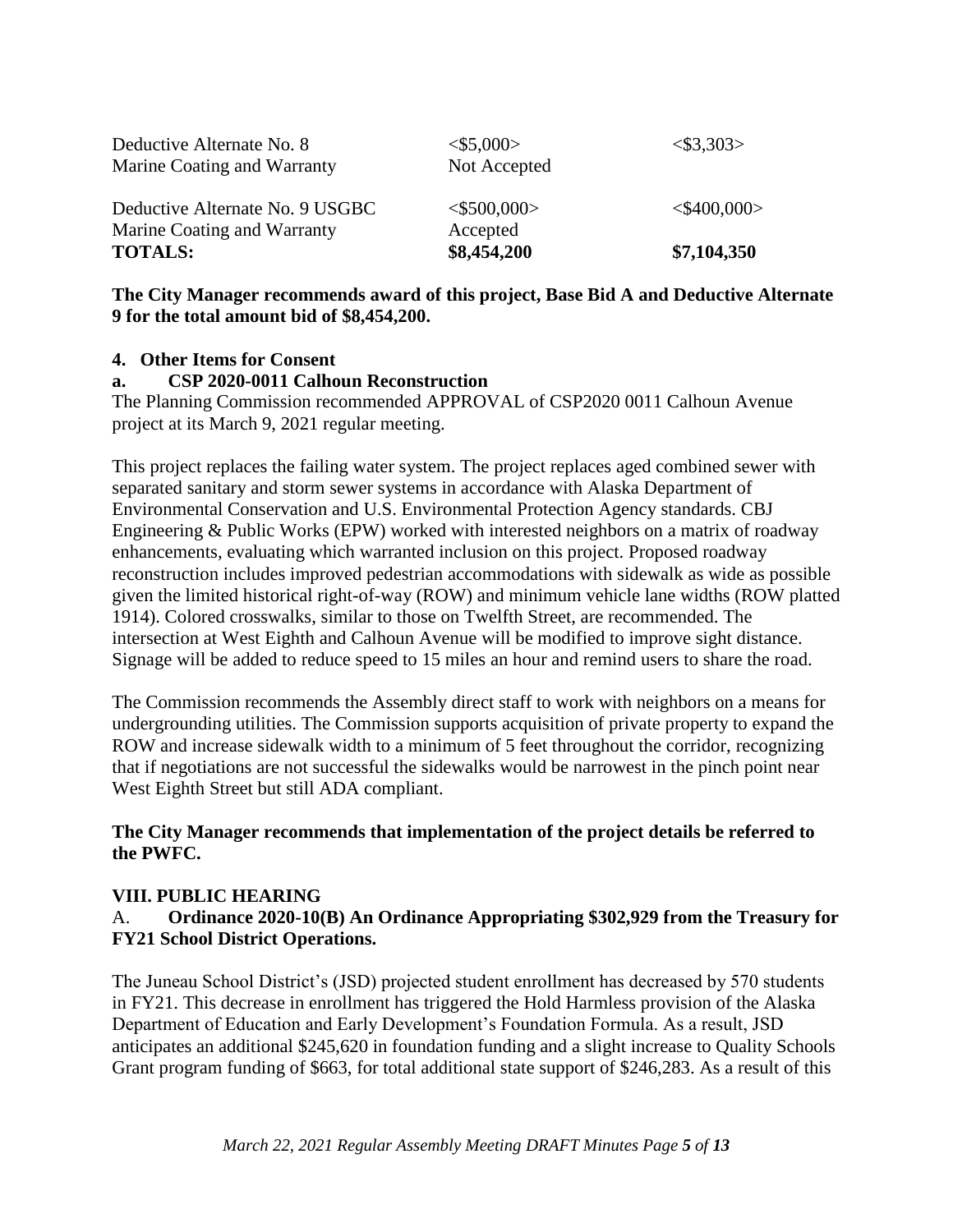increase in funding, CBJ may choose to provide an additional \$56,646 from the General Fund's fund balance for general school operations.

This request was reviewed by the JSD Board on January 12, 2021. This request was reviewed by the Assembly Finance Committee at the March 3, 2021 meeting.

## **The City Manager recommends the Assembly adopt this ordinance.**

**Public Comment:** None.

### **Assembly Action:**

**MOTION** by Ms. Woll for the Assembly to adopt Ordinance 2020-10(B) and asked for unanimous consent. *Hearing no objections, Ordinance 2020-10(B) was adopted by unanimous consent.*

### **B. Ordinance 2020-09(AM) An Ordinance Appropriating \$2,500,000 to the Manager as Funding for the Purchase of a Building at 3225 Hospital Drive; Funding Provided by Bartlett Regional Hospital Fund's Fund Balance.**

This ordinance would appropriate \$2,500,000 for the purchase of a building at 3225 Hospital Drive. The Bartlett Surgical & Specialty Clinic occupies approximately half of the space in the building and pays \$181,000 in rent annually. Bartlett Regional Hospital (BRH) has grown its operations over the years and available space for continued growth is short and at a premium. The purchase of the building would save BRH leasing costs with the opportunity for tenant rental income, with an estimated return on investment of ten years. The proposed building purchase price is below an appraised value of \$3,100,000.

Funding for this request would be provided by Bartlett Regional Hospital Fund's fund balance.

This request was reviewed by the BRH Board on January 26 and February 23, 2021. This request was reviewed by the Lands, Housing, and Economic Development Committee at its February 1, 2021 meeting.

**The City Manager recommends the Assembly adopt this ordinance.**

**Public Comment:** None.

#### **Assembly Action:**

**MOTION** by Mr. Smith for the Assembly to adopt Ordinance 2020-09(M) and asked for unanimous consent. *Hearing no objections, Ordinance 2020-09(M) was adopted by unanimous consent.* 

**C. Ordinance 2020-09(AO) An Ordinance Appropriating \$2,399,725 to the Manager as Funding for the Valley Transit Center Capital Improvement Project; Grant Funding Provided by the Alaska Department of Transportation and Public Facilities.**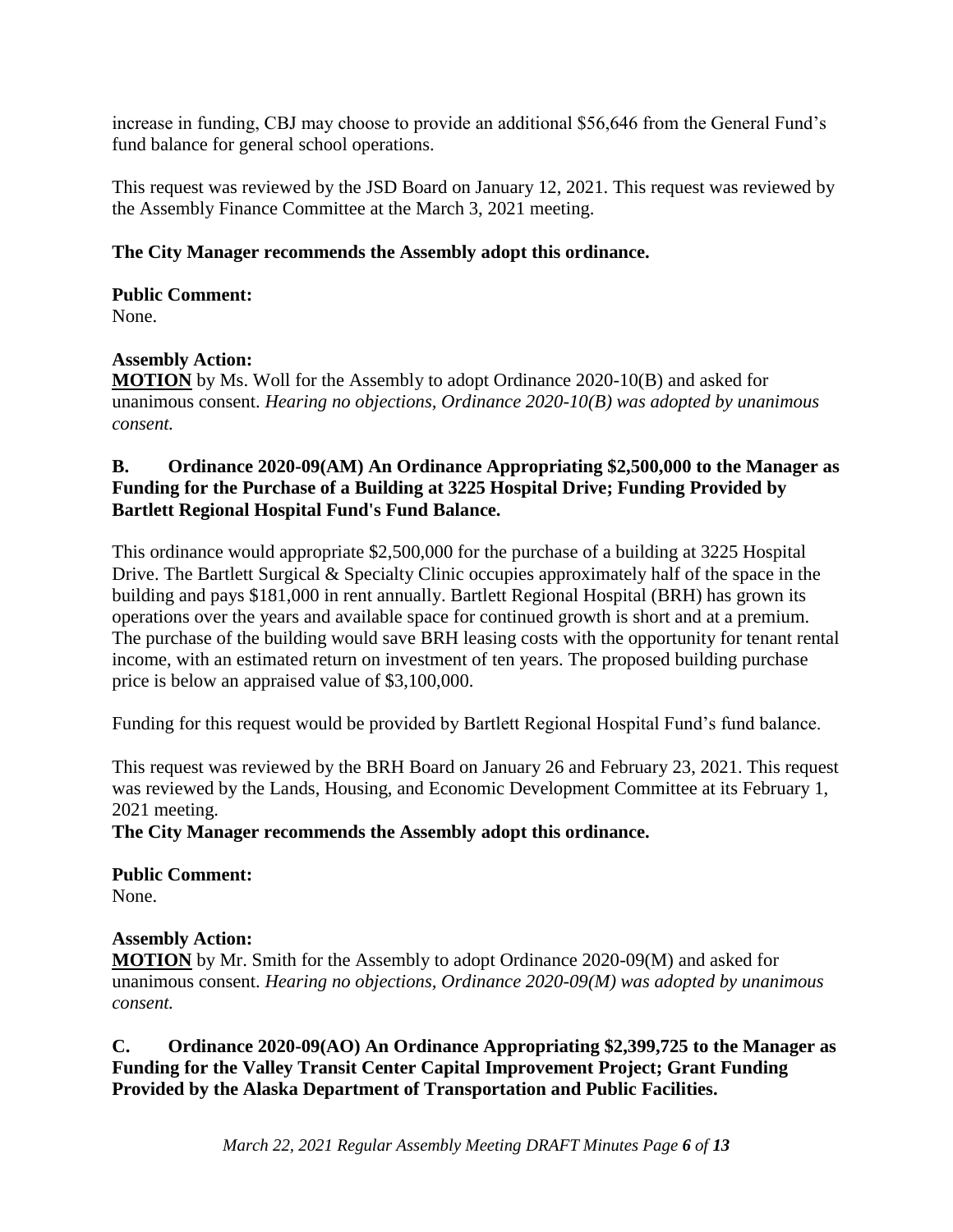This ordinance would appropriate \$2,399,725 to the Valley Transit Center CIP. Grant funding is comprised of Federal Transit Administration funds passed through the Alaska Department of Transportation and Public Facilities. The local match requirement of \$599,931 is being met by an in-kind match from the land purchase funded by previously appropriated capital improvement project funding from the Valley Transit Center CIP (D71-089).

The Public Works and Facilities Committee reviewed this request at the January 7, 2021 meeting.

# **The City Manager recommends the Assembly adopt this ordinance.**

**Public Comment:** None.

## **Assembly Action:**

Mayor Weldon recused herself from participating in this ordinance due to a conflict of interest, and passed her virtual gavel to Deputy Mayor Jones.

**MOTION** by Ms. Hughes-Skandijs for the Assembly to adopt Ordinance 2020-09(AO) and asked for unanimous consent. Hearing no objections, Ordinance 2020-09(AO) was adopted by unanimous consent.

Mayor Weldon rejoined the meeting and Deputy Mayor Jones returned the virtual gavel back to Mayor Weldon.

## **D. Ordinance 2020-09(AP) An Ordinance Appropriating \$92,000 to the Manager as Funding for Snow Removal Equipment for Capital Transit; Grant Funding Provided by the Alaska Department of Transportation and Public Facilities, with Local Match Funding Provided by the Equipment Replacement Reserve Fund's Fund Balance.**

This ordinance would appropriate \$92,000 for the purchase of snow removal equipment for Capital Transit to maintain access to bus shelters. Grant funding in the amount of \$73,600 is comprised of Federal Transit Administration funds passed through the Alaska Department of Transportation and Public Facilities. The local match requirement of \$18,400 is provided by the Equipment Replacement Reserve Fund's fund balance. This funding will purchase two snow removal equipment trailers and replace a truck that has exceeded its useful life and is scheduled for replacement.

The Public Works and Facilities Committee reviewed this request at the January 7, 2021 meeting.

## **The City Manager recommends the Assembly adopt this ordinance.**

**Public Comment:** None.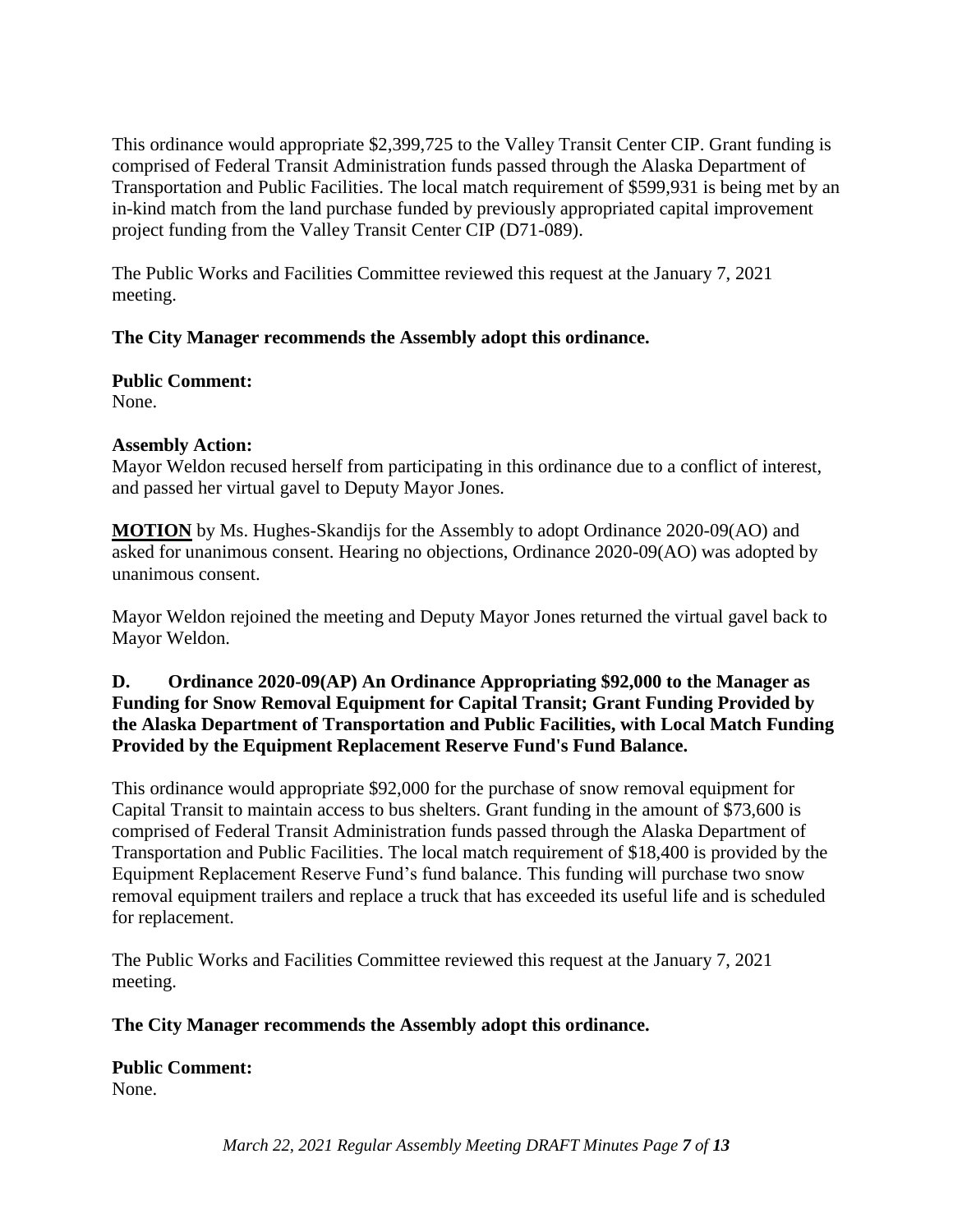### **Assembly Action:**

**MOTION** by Mr. Bryson for the Assembly to adopt Ordinance 2020-09(AP) and asked for unanimous consent. *Hearing no objections, Ordinance 2020-09(AP) was adopted by unanimous consent.*

**E. Ordinance 2020-09(AQ) An Ordinance Transferring \$1,275,193 from Various Capital Improvement Projects to CIP D14-051 Pederson Hill Land Survey & Plan, CIP R72-151 Robbie Rd., Ling Ct. & Laurie Ln., CIP R72-156 Harris St. Reconstruction, CIP R72-149 Meadow Lane Improvements, CIP R72-137 Gold Creek Flume Repairs, and CIP R72-154 4th St. Drainage/F-I & Side Streets.**

This ordinance transferring \$1,275,193 would accommodate current priority project needs of Streets and Lands and Resources. Nearly all of the proposed transfers are reallocating funds from completed projects to ongoing work in need of additional funding. Additional funding for construction will be prioritized and funded by the FY22 CIP request. This transfer consists of \$1,105,634 sales tax and \$169,559 Lands Fund funding.

The Public Works and Facilities Committee reviewed this request at the February 1, 2021 meeting.

**The City Manager recommends the Assembly adopt this ordinance.**

**Public Comment:**  None.

#### **Assembly Action:**

**MOTION** by Ms. Hale for the Assembly to adopt Ordinance 2020-09(AQ) and asked for unanimous consent. *Hearing no objections, Ordinance 2020-09(AQ) was adopted by unanimous consent.*

## **IX. UNFINISHED BUSINESS**

None.

**X. NEW BUSINESS**

None.

## **XI. STAFF REPORTS**

None.

## **XII. ASSEMBLY REPORTS**

## A. **Mayor's Report**

Mayor Weldon shared that she received her first COVID-19 vaccine, and gave kudos to the vaccination team for hosting a smooth, well-run operation. She joked that her only complaint about the process was that she did not receive a lollipop after the vaccine.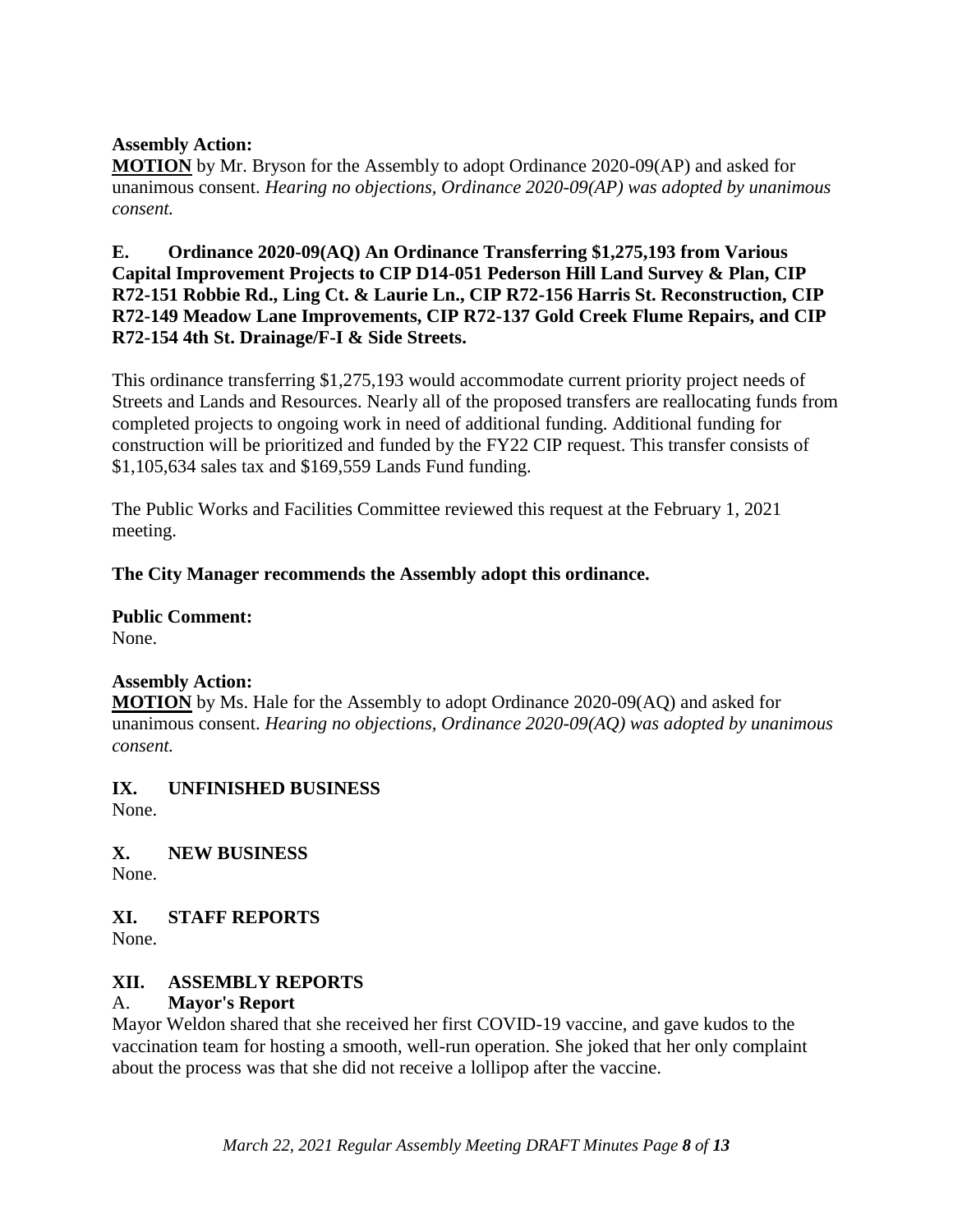Mayor Weldon attended the Bartlett Regional Hospital CEO Meet & Greet, and congratulated Rose Lawhorne for being hired as the new CEO for BRH. She looked forward to seeing Ms. Lawhorne as CEO.

Mayor Weldon said that she testified at the State Legislature a handful of times since the last Assembly meeting. She also spoke at the League of Women Voters Board Meeting this past Saturday, and thanked Ms. McEwen for providing her with information about the meeting. Mayor Weldon shared an idea that she discussed with Erin Walker-Tolles to the Assembly. This idea was to develop a position that would provide assistance for individuals who need help with filling out applications to receive federal and state funding programs.

Mayor Weldon said that she participated in a press conference with the Governor and CEO of Uncruise Adventures Dan Blanchard this morning to encourage independent travelers to visit Juneau.

She also acknowledged Mr. Jones' birthday, and wished him a happy birthday.

B. **Committee Reports, Liaison Reports, Assembly Comments and Questions Committee of the Whole Chair Jones** shared that the COW last met on March 15 to discuss elections, the fireworks ordinance, and Bond Project prioritization. The next scheduled COW will be held on April 12 to talk about VITF information and to revisit the fireworks ordinance.

**Assembly Finance Committee Chair Triem** shared that the AFC last met on March 3 and discussed Juneau School District funding, which passed earlier in tonight's meeting. That meeting also featured an update of the Juneau Economic Plan. The next scheduled AFC meeting will be held on April 7, which will mark the beginning of the budget process.

**Lands, Housing, and Economic Development Committee Chair Gladziszewski** reported that the LHEDC last met on March 15 to review a report regarding housing and a task list update. They discussed the implementation of the Housing Action Plan over the past four years, and the remaining areas of that plan that need to be addressed. They were also updated on the current status of Title 49 projects. The next scheduled LHEDC meeting will be on April 12.

**Public Works and Facilities Committee Chair Hale** shared that PWFC last met on March 15 to officially introduce the Capital Improvement Project (CIP) list which will be brought to the Assembly via the Assembly Finance Committee. Ms. Hale appreciated the efforts of the Planning Commission to put together the CIP list, and was grateful for the memo provided by Public Works Director Katie Koester. They briefly discussed ways in which the CIP list could be introduced to Assemblymembers and Public Works staff in a more thorough manner.

**Human Resources Committee Chair Bryson** shared that the HRC met this evening just prior to tonight's Assembly meeting. The Parks & Recreation Advisory Committee presented their annual report which showed that the Parks & Rec Department remained \$150,000 under budget for the past year. PRAC's report advised on the actions by various subcommittees, including that of an Off-Road Vehicle Subcommittee.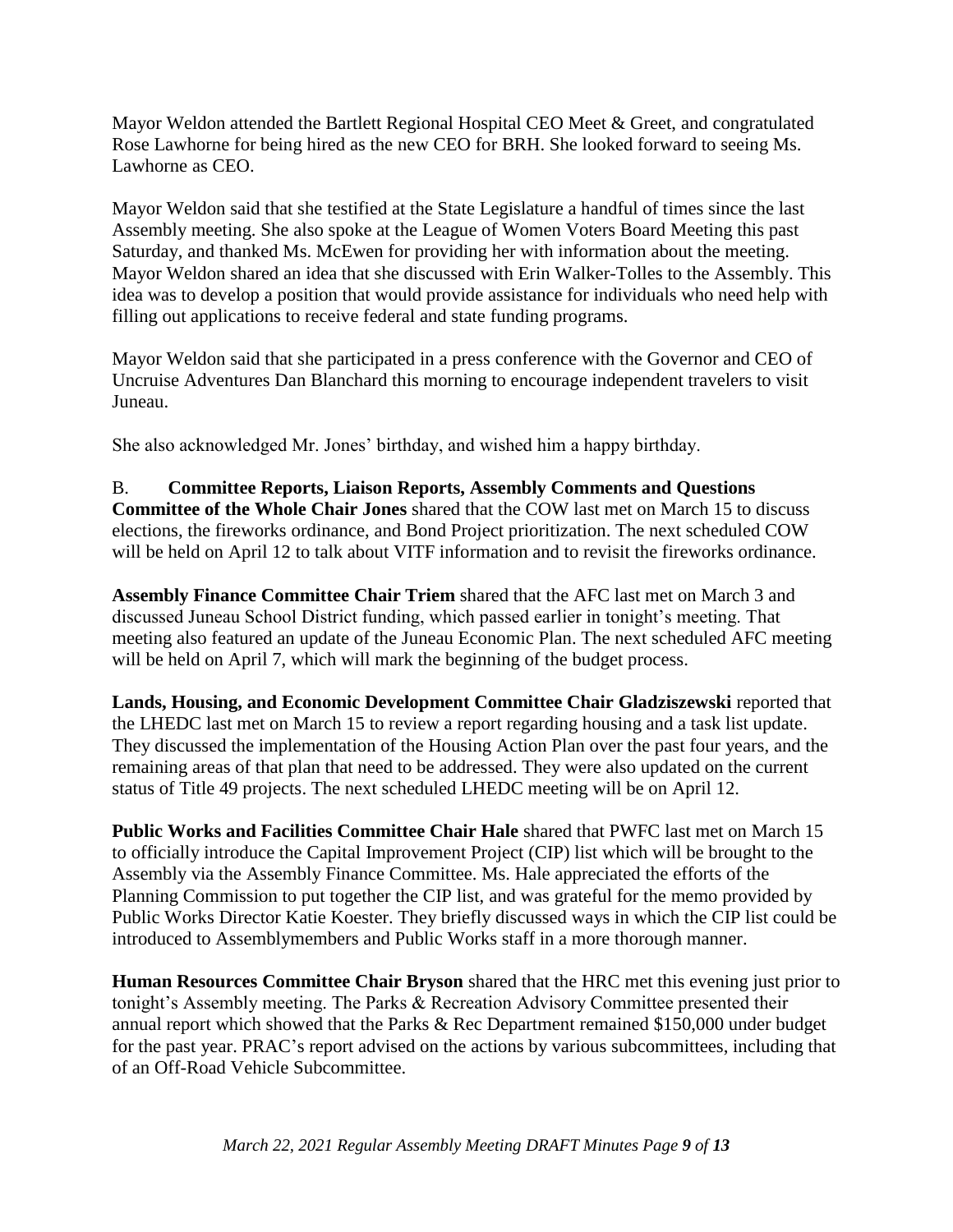The Human Resources Committee submitted the following nominations for appointment by the Assembly:

*Parks and Recreation Advisory Committee (PRAC):* Appointments of Josh Anderson, Michaela Chappelle, and Emily Hanes for terms beginning immediately and ending February 28, 2024. *Juneau Human Rights Commission (JHRC):* Mary Wagner to be appointed to a term beginning immediately and ending May 31, 2024. *Hearing no objections, the above appointments were approved by unanimous consent.* 

### **Liaison Reports and Member Comments:**

**Ms. Woll** shared that Travel Juneau hosted a Strategic Planning Retreat and held a regular meeting since the last Assembly meeting. At the retreat, Travel Juneau identified the four areas that they wanted to focus their marketing on: Juneau residents, in-state and regional visitors, those who live within driving distance of Seattle-Tacoma International Airport, and select metropolitan areas within the Lower 48. Travel Juneau is also gathering information related to local hotel bookings at this point in time for the summer season.

Ms. Woll also reported that the Downtown Business Association also had a Strategic Planning Retreat to focus on developing their FY22 Priorities to meet their long-term strategic goals. These priorities include strengthening their committees, attracting community members to visit Downtown Juneau, and collaborating with other organizations to ensure Downtown Juneau's business sustainability. These collaboration efforts include investing in Downtown housing developments and addressing homelessness within the unsheltered population.

Ms. Woll noted that the Juneau Commission on Aging has not met since the last Assembly meeting. She reported that the Systemic Racism Review Committee will have their first ever meeting on April 1.

Ms. Woll shared that she received her first vaccine and was very excited about it.

**Mr. Smith** reported that the Local Emergency Planning Committee met with the Juneau School District to discuss COVID-19 precautions. They also talked about ways to address vaccine hesitancy in which one member stated that it is important to remind people that vaccines are not just about protecting themselves, but also about protecting those to depend on them as well.

He reported that the Chamber Board of Directors met recently, it was mentioned at the meeting that Juneau may potentially host a future Iron Man competition, which would draw in nearly 1,800 participants and supporters. They also discussed the possibility of a summer without cruise ships, and a board members spoke to the need for community members to support local businesses during this difficult time.

Mr. Smith shared that the Airport Board met on March 11 where the Airport Manager announced that Juneau International Airport will be receiving \$3.4 Million in grant funding from the recently passed CRRSAA Act. They also discussed issues with airport lighting, hangar flooding, and the recent eagle rescue.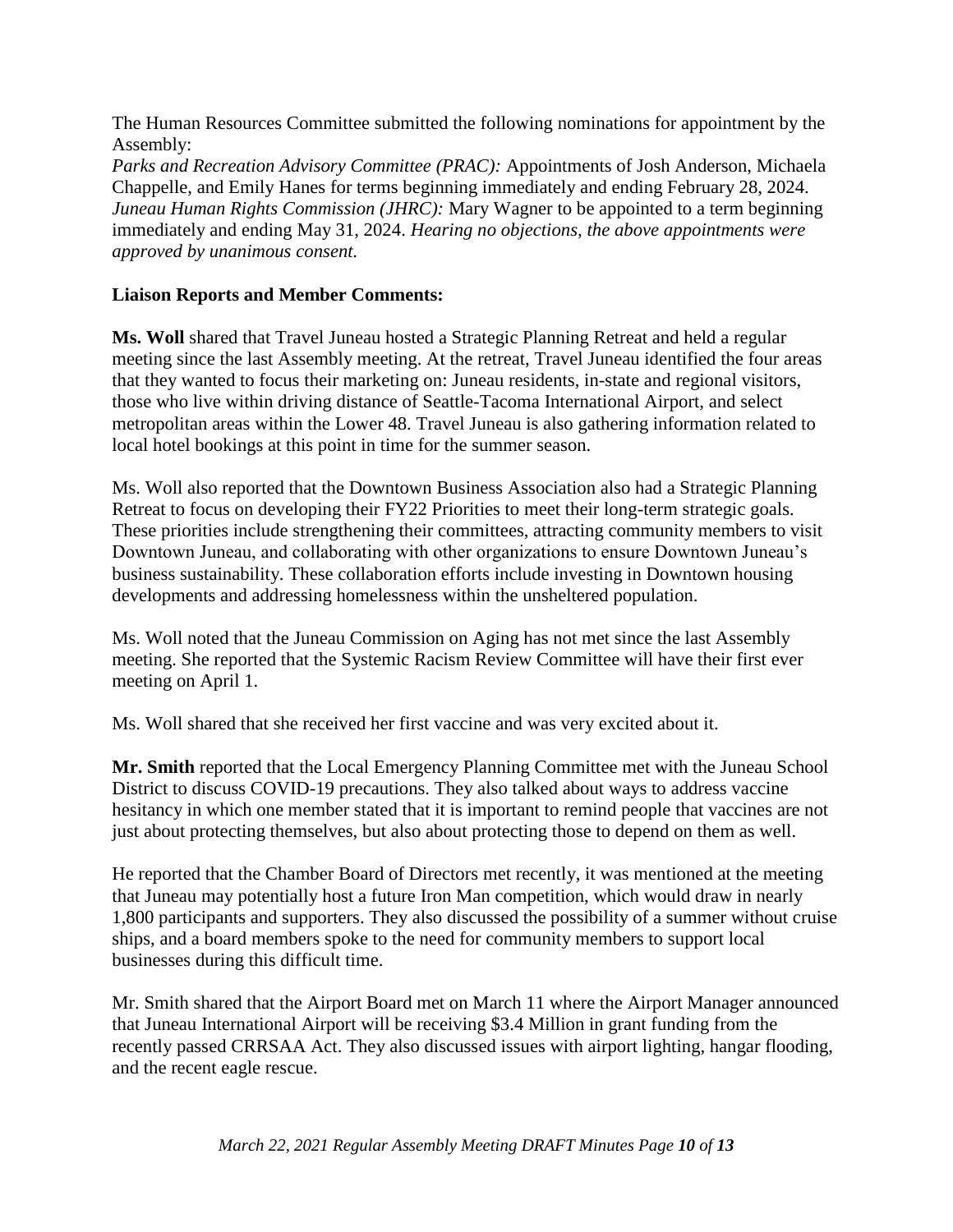Mr. Smith thanked Mayor Weldon for testifying at the Senate Finance Committee meeting to bring up Juneau-related issues to the legislators.

Mr. Smith shared that he also received his first vaccine, and thanked SEARHC for helping the community receive their first allocation. He also thanked Eaglecrest staff for their hard work and professionalism, and said that he enjoyed seeing families experience Eaglecrest. He wished his Assemblymembers a happy spring and looked forward to longer, brighter days.

**Ms. Hughes-Skandijs** shared that the UAS Campus Council had not met since the last Assembly meeting. The Juneau Commission on Sustainability held a work session and discussed the revitalization of Sustainability Sessions as a virtual event. The first Sustainability Session will be held on March 25 at 12:00p.m to discuss Juneau's air quality.

She reported that the Docks & Harbors Board will meet on March 25 to address an agenda item which proposes doubling the live-aboard fees. The D&H Board also intends to discuss giving fiscal relief to those who lease from Docks & Harbors.

Ms. Hughes-Skandijs also received her first vaccine and was impressed with Ms. Cosgrove and Mr. Barr's efforts in vaccine rollout.

**Mr. Bryson** shared that the Parks and Recreation Advisory Committee met on March 2 to talk about Fish Creek improvement and off-road vehicles.

He reported that the Eaglecrest Board met on March 4 and reported having one of the most successful years in recent memory. There was a 72-mile per hour wind which broke a chairlift which was repaired within a matter of days, this led them to develop daily protocol to ensure that never happens again. Mr. Bryson anticipated for Eaglecrest to ask CBJ for a parking lot expansion to accommodate for the large amount of visitors over the summer season, as the parking lot could not handle the amount of visitors last summer.

Mr. Bryson hosted Board and Chair Trainings as the Human Resources Committee Chair on March 18 and March 20. He thanked City Attorney Mr. Palmer and City Assistant Attorney Sherri Layne, as well as Clerk McEwen and Deputy Clerk Cathcart for hosting and helping with the training sessions.

Mr. Bryson shared that he also received his first vaccine, and looked forward to receiving his next one.

**Ms. Hale** reported that the Alaska Municipal League Board met on March 10 to discuss their positions on the State Budget and State Priority lists. They are considering a public education campaign to inform the public about the revenue process.

She noted that Bartlett Regional Hospital held a Planning Committee session on March 12 to talk about surge protection plans in light of the recent electrical surges that have damaged a lot of equipment.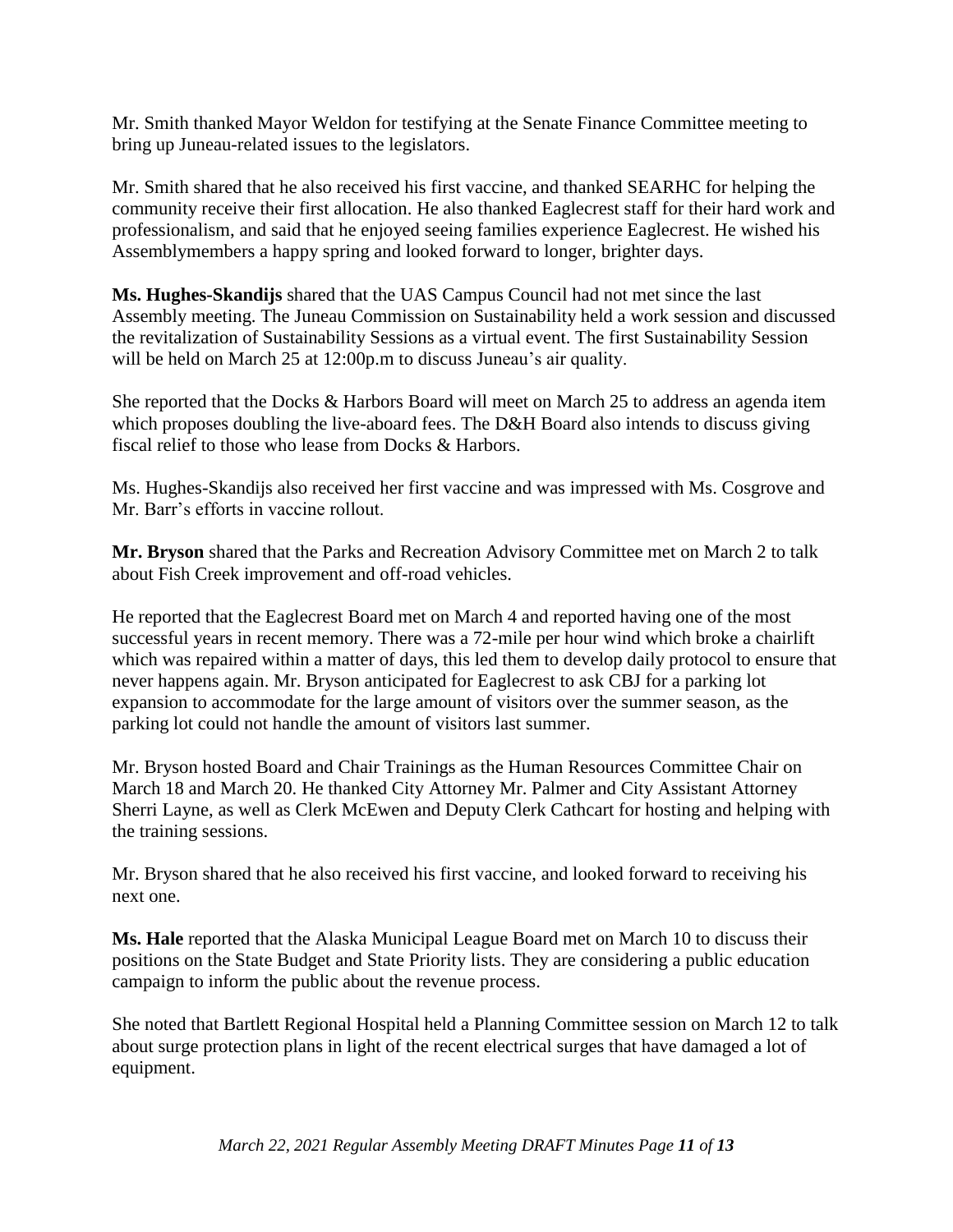The Juneau Coalition on Housing and Homelessness met on March 18 and addressed the need for low-income housing to prevent family homelessness. They reported that studio and onebedroom apartments have been a desperate need in Juneau for over a decade, yet there are not many of these units available in Juneau. About 70% of the homeless population have received the first dose of the vaccine, and 37% of this population have received both doses as of March 18.

**Ms. Gladziszewski** shared that the Sister Cities Committee met and are currently advertising their open seats, and suggested inviting sister cities of Juneau to the upcoming virtual Folk Festival.

She reported that the Juneau School Board met on March 9 and on March 18 during which, they acknowledged National Merit Scholar Award finalist Claire Scott and Presidential Award Finalist Ellie Knapp. The Board nominated Dr. Weiss for a National Woman of Distinction Award. Dr. Weiss talked about the amount of in-person instruction days for each school level, and the interview process for the Harborview Elementary School and Auke Bay Elementary School principal positions. William Sarandria was hired as the new Auke Bay principal, and Kelly Harvey was hired as the new Harborview principal.

Ms. Gladziszewski noted that the School Board decided to ask for additional funding from CBJ for the Superintendent's budget, which includes increased pupil transportation from \$50,000 to \$250,000, restore full funding to high school and middle school activities, increased support for RALLY services, and add fifty students to the projected student count.

Ms. Gladziszewski shared that she received her second vaccine, and she worked at the last three vaccine clinics. She said that the workers are incredible and described the operation as smooth and satisfactory. She also congratulated the new BRH CEO.

**Ms. Triem** said that the Aquatics board has not met since the last Assembly meeting, the next scheduled meeting will be on March 30 at 5:00p.m.

She shared that she also received her first vaccine, and jokingly noted that the clinic handed out stickers instead of lollipops.

Ms. Triem spoke out against the recent and increasing violence and discrimination being directed towards Asian Americans and Pacific Islanders in this country. She shared that she will be doing her part as an individual and as an Assemblymember to listen and learn about how she can help stop AAPI hate.

Mayor Weldon thanked Ms. Triem for her acknowledgement, and spoke for the Assembly that they will do the best they can to keep AAPI hate out of Juneau.

**Mr. Jones** reported that the Planning Commission met on March 9 and discussed the Calhoun Avenue Reconstruction project and the Sealaska Heritage issues. The next scheduled meeting will be March 23, and the Title 49 Subcommittee with meet April 1 to address parking issues.